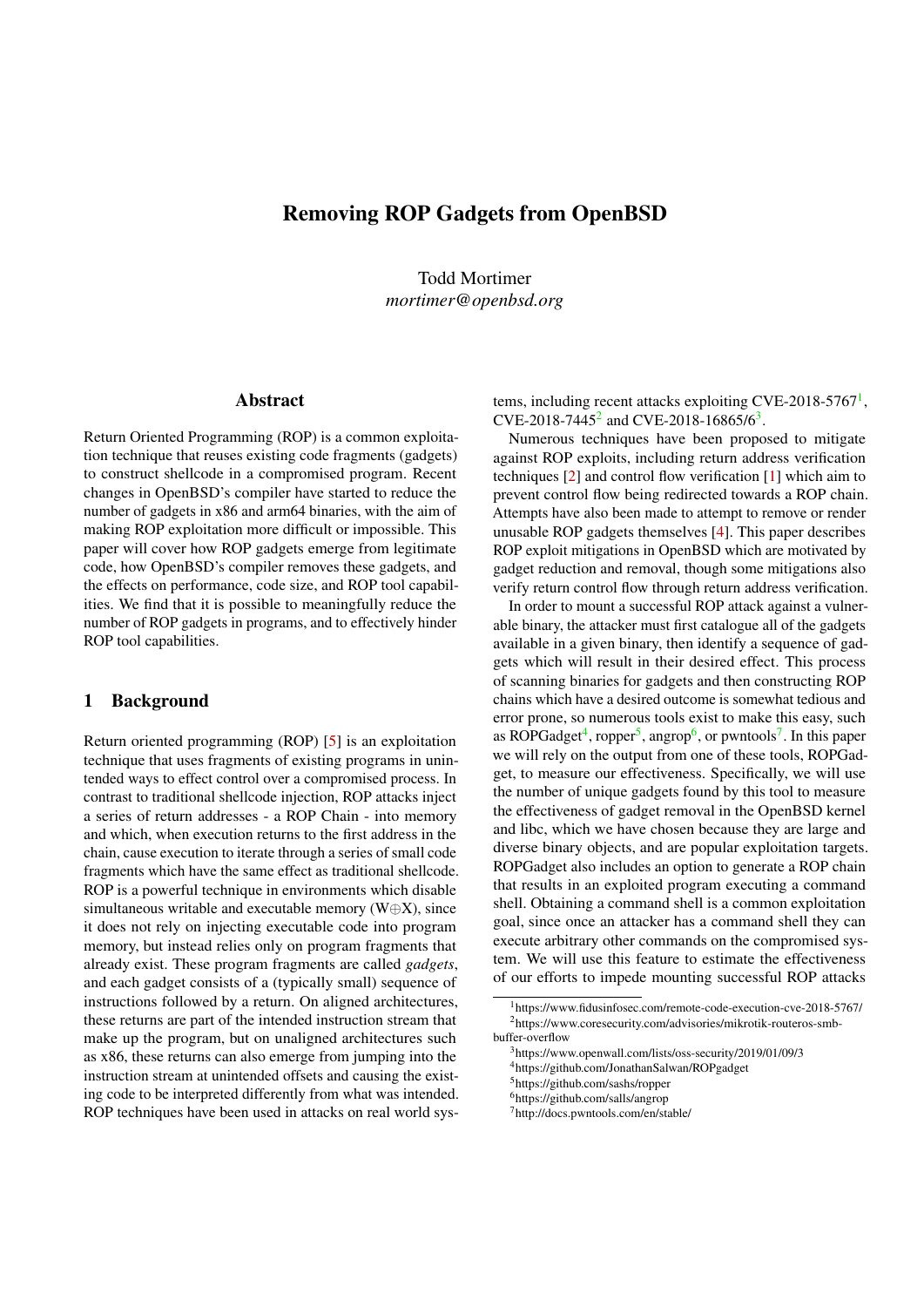against OpenBSD binaries. The output from the ROPGadget ropchain option is shown in Figure [1,](#page-2-0) and illustrates several important concepts in ROP attacks. First, the program scans the given binary and identifies all unique gadgets present this output is shown first. Next, in order to successfully take control of the program and spawn a command shell, gadgets of certain *classes* must be found. These gadgets are listed after each [+] symbol, and show the address of the gadget and the instructions that will be executed when the program jumps to that address. The first class of gadget is a *write-what-where* gadget, which allows values to be moved between registers and memory locations. Next, a gadget must be found which can set the syscall number required for the *exec* system call - notice that these gadgets manipulate the value of the RAX register. The third class of gadget needed sets the arguments to the exec syscall, and these gadgets manipulate the RDI and RSI registers to set the arguments to the exec system call to be */bin/sh*. Finally, the last gadget type is the syscall gadget, which will execute the system call set up by the other gadgets. After identifying suitable gadgets in each class, ROP-Gadget will construct a ROP chain that will direct program flow through these gadgets in such a way to cause the program to execute a command shell. ROPGadget outputs the ROP chain as a python program which can easily be inserted into whatever exploit tool is being developed to target a specific program or binary. This level of ease and accessibility is typical of ROP tooling, and illustrates the ease with which ROP attacks can be mounted once a suitable vulnerability is identified which takes control of program execution.

We can see from this output that a variety of gadgets are required in order to mount successful ROP attacks on binaries, and that there are a large number of unique gadgets available in a typical binary. These observations motivate our approach of reducing the number of gadgets available in a typical binary - if we can reduce the number of unique gadgets enough then the remaining gadgets will be insufficient to mount a successful attack. In particular, if we can remove all gadgets of a particular class, then it may become impossible to mount some kinds of attacks against OpenBSD binaries, such as the *exec("/bin/sh")* attack shown in Figure [1.](#page-2-0) We therefore do not need to reduce the number of gadgets in a binary to zero in order to foil ROP attacks, we only need to remove enough gadgets, or enough types of gadgets, so that an attacker cannot cobble together a viable ROP chain.

### 2 Removing Gadgets

ROP gadgets depend on a sequence of instructions terminating on a return instruction. On aligned architectures, such as arm64, these return instructions are part of the intended instruction stream and are part of usual function epilogues. On unaligned architectures, such as x86/amd64, there are additional return instructions which arise when jumping into the instruction stream at offsets other than those corresponding

to the intended stream of instructions. These *polymorphic gadgets* terminate on return instructions that are intended to be part of constants, multibyte instructions, or other artifacts in programs other than real return instructions. In this section, we discuss each kind of gadget and our techniques to remove or reduce them in compiled binaries.

# 2.1 Aligned Gadgets

Aligned gadgets terminate on intended return instructions as part of normal function epilogues. On aligned architectures these gadgets comprise some or all of the usual process of restoring register state before a function returns. On unaligned architectures these gadgets can also have entirely different effects depending on the offset where the gadget begins in the instruction stream. Examples of aligned gadgets on amd64 and arm64 are shown in Figures [2](#page-1-0) and [3.](#page-1-1) Both of these examples are found in function epilogues, and we show both the bytes that make up the instruction and the instruction disassembly. Throughout this paper we will show both the bytes in the compiled binary and the disassembled instructions, since the interpretation of the bytes making up a compiled program is central to the concept of return oriented programming. For readers unaccustomed to inspecting program disassembly, it may be fruitful to use *objdump(1)* to disassemble and inspect various programs and libraries on their systems.

<span id="page-1-0"></span>

|            | Figure 2: Aligned gadget on amd64 |
|------------|-----------------------------------|
| $D_{\tau}$ | Disassandru                       |

| <b>Bytes</b> | Disassembly      |  |  |
|--------------|------------------|--|--|
| $0f$ b6 $c0$ | movzbl %al, %eax |  |  |
| 5d           | popq %rbp        |  |  |
| c3           | reta             |  |  |

<span id="page-1-1"></span>

| Figure 3: Aligned gadget on arm64 |              |             |  |             |       |             |  |
|-----------------------------------|--------------|-------------|--|-------------|-------|-------------|--|
|                                   | <b>Bytes</b> |             |  |             |       | Disassembly |  |
|                                   |              | fe 03 05 aa |  |             |       | mov x30, x5 |  |
|                                   |              |             |  | c0 03 5f d6 | - ret |             |  |

Since aligned gadgets terminate on function return instructions which are required for correct program operation, our strategy to prevent these return instructions being used in ROP gadgets will be to make them difficult to use outside of normal program flow. To this end, we insert interrupt instructions before the returns and then add instrumentation to the function that will allow normal program flow to jump over the interrupts. Program flow that starts at an offset other than the normal function entry point will fail to jump over the interrupts and abort.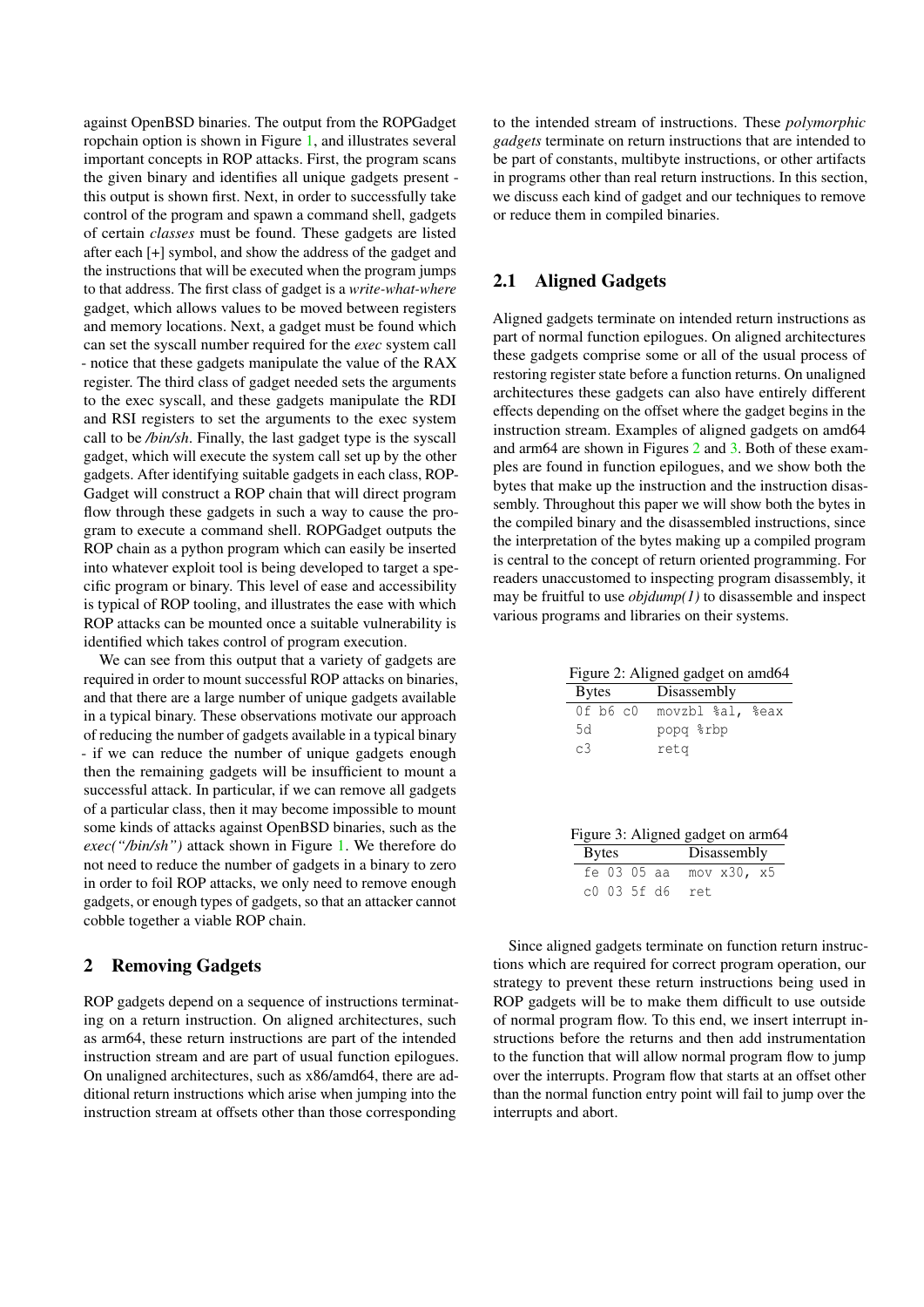Figure 1: ROPGadget ropchain against OpenBSD 6.3 libc

<span id="page-2-0"></span>\$ ROPgadget . py --ropchain --binary OpenBSD-6.3/libc . so .92.3 Unique gadgets found: 8453 ROP chain generation =========================================================== − Step 1 −− Write-what-where gadgets [+] Gadget found: 0x1f532 mov qword ptr [rsi], rax ; pop rbp ; ret  $[+]$  Gadget found:  $0x3b62e$  pop rax ; ret - Step 2 -- Init syscall number gadgets [+] Gadget found: 0xfa0 xor rax, rax ; ret [+] Gadget found: 0x38fe inc rax ; ret - Step 3 -- Init syscall arguments gadgets [+] Gadget found: 0x4cd pop rdi ; pop rbp ; ret  $[+]$  Gadget found: 0x905ee pop rsi ; ret - Step 4 - Syscall gadget [+] Gadget found: 0x9c8 syscall - Step 5 - Build the ROP chain  $p = '$  $p$  += pack('<Q', 0x000000000000905ee) # pop rsi ; ret p += pac k ( ' <Q' , 0 x00000000002cd000 ) # @ . d a t a p += pac k ( ' <Q' , 0 x000000000003b62e ) # pop r a x ; r e t  $p$  +=  $'/ \text{bin} / / \text{sh}$ p += pack('<Q', 0x000000000001f532) # mov qword ptr [rsi], rax ; pop rbp ; ret p += pack('<Q', 0x4141414141414141) # padding  $p \leftarrow$  pack('<Q', 0x00000000000905ee) # pop rsi ; ret  $[$  elided  $\ldots]$  $p$  += pack('<Q', 0x00000000000038fe) # inc rax ; ret  $p \leftarrow$  pack('<Q', 0x000000000000009c8) # syscall

#### RETGUARD

RETGUARD is a mechanism that adds instrumentation to the prologue and epilogue of each function that terminates in a return instruction. In the prologue, we combine the function return address with a random cookie and store the resulting RETGUARD cookie in the stack frame. In the epilogue we verify that the return address is the same one we recorded on function entry. If the addresses match, then we jump over a sequence of interrupt instructions which precede the return. If not, then the program falls through into the interrupt instructions and aborts. By inserting interrupts before the return, we mitigate against gadgets which begin shortly before the return, and larger gadgets must pass the verification process in order to jump over the interrupts and reach the return.

The random cookies used in RETGUARD are drawn from the OpenBSD *.openbsd.randomdata* section. This special read-only ELF section is pre-filled with random byte values at load time by the kernel and dynamic loader (ld.so) whenever executables or shared library objects are loaded into memory. Programs needing high quality random data can allocate memory in this section and be guaranteed that the memory will be randomized when program execution begins. RET-GUARD allocates one 8 byte random cookie per function, so the RETGUARD cookie is unique per function and per call.

#### amd64

The RETGUARD prologue and epilogue for amd64 are shown in Figures [4](#page-3-0) and [5.](#page-3-1) In the prologue, we fetch the function's random cookie and combine it with the return address, then store the resulting RETGUARD cookie in the stack frame. The RETGUARD cookie is calculated before frame setup, and the cookie is stored in the frame along with any other callee saved registers. Unlike the stack protector cookie, the location of the retguard cookie in the stack frame is not important, so it can be stored anywhere in the frame.

The epilogue retrieves the retguard cookie from the frame, combines it with the address we are about to return to, and compares the result with the function's random cookie. If the values match, then the jump is taken over the interrupt instructions and the function returns normally. Otherwise, the program will fall through to the interrupts and the program will abort. A representative program epilogue is shown in Figure [5](#page-3-1)

By disassembling the epilogue from each offset leading up to the return, we can verify that for each possible offset the program must either pass the random cookie check or terminate on an interrupt. Since each disassembled 'gadget' contains an interrupt instruction, gadget tooling like ROP-Gadget will recognize the instruction sequence as unusable, with the consequent effect that these gadgets are effectively removed from the compiled binary. In the future, should ROP tooling become clever enough to recognize the jump before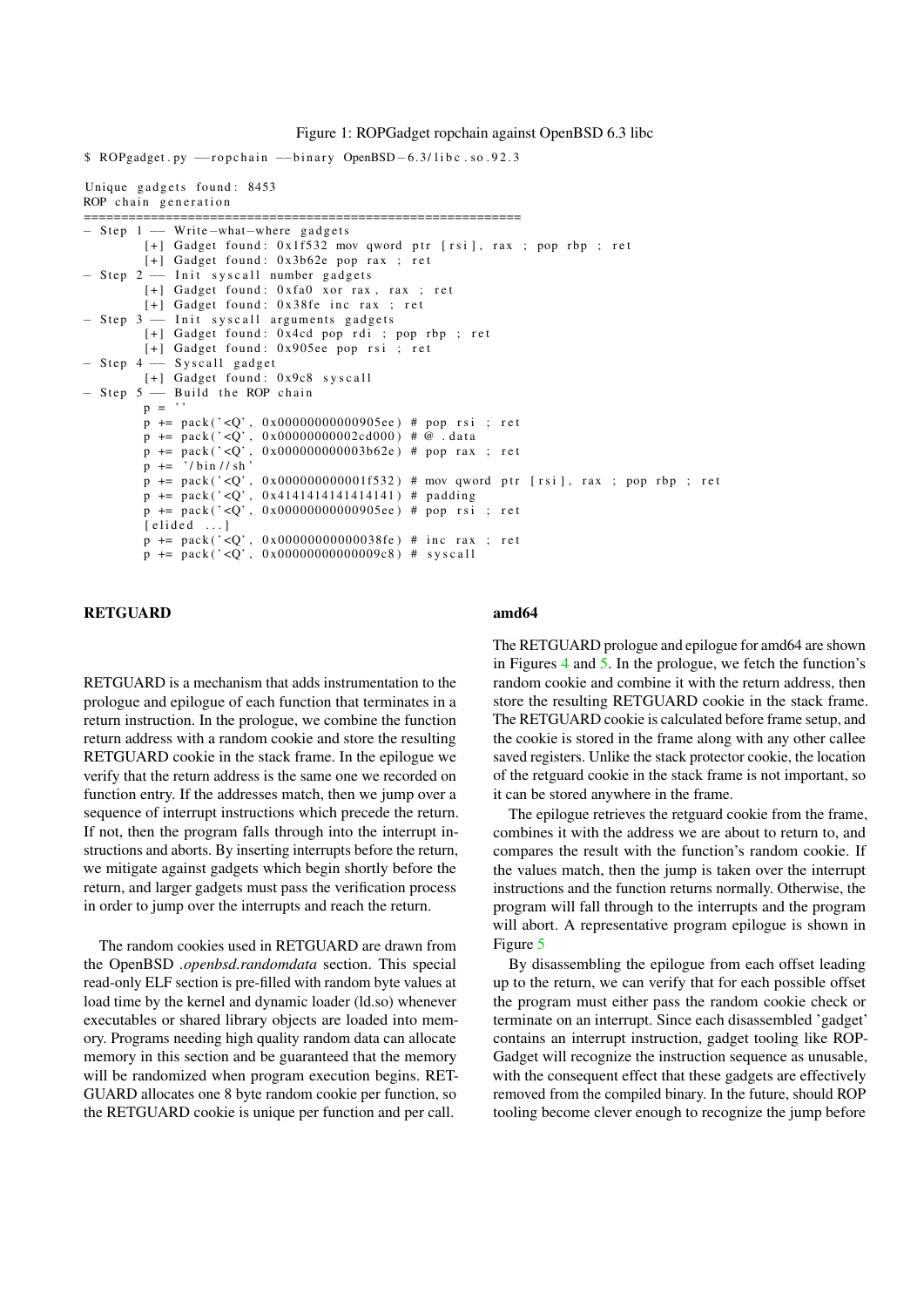Figure 4: RETGUARD Prologue (amd64)

<span id="page-3-0"></span>

| Instruction                            | Description          |
|----------------------------------------|----------------------|
| mov $off$ ( $\gamma$ rip), $\gamma$ 11 | load random cookie   |
| xor (%rsp), %r11                       | xor return addr      |
| push &rbp                              |                      |
| mov %rsp, %rbp                         |                      |
| push %r11                              | save retquard cookie |

Figure 5: RETGUARD Epilogue (amd64)

<span id="page-3-1"></span>

| Instruction                   | Description           |
|-------------------------------|-----------------------|
| pop %r11                      | load retquard cookie  |
| pop %rbp                      |                       |
| xor (%rsp), %r11              | xor return addr       |
| cmp $off$ ( $%$ rip), $%$ r11 | compare random cookie |
| ie <sub>2</sub>               | jump if equal         |
| int.3                         | interrupt             |
| int3                          | interrupt             |
| reta                          |                       |

the interrupts, then the random cookie comparison will still need to be passed before the jump can be taken. In this way, RETGUARD effectively removes aligned gadgets from programs.

#### arm64

For arm64, the function prologue and epilogue are similar, and are shown in Figures [6](#page-3-2) and [7.](#page-3-3) The difference between the amd64 and arm64 versions is that because arm64 is an aligned architecture, we do not need to perform the disassembly exercise for each offset leading up to the return instruction - the only instructions available as ROP gadgets are the instructions as they were intended.

Again, we see that each possible gadget in the function epilogue contains an interrupt, and will therefore be ignored by ROP gadget tooling. Should an attacker attempt to use these gadgets anyway, then the return address verification step will still need to be passed in order to bypass the interrupt. Again, the RETGUARD instrumentation effectively removes these gadgets from the binary.

#### Stack Protection

Finally, although the intent of RETGUARD is to make it difficult to use function return instructions as ROP gadgets, the return address verification mechanism in the epilogue has the same effect as enforcing control flow on the program. If the return address is modified on the stack, then the program will abort. This is the same effect as the existing stack canary, which is placed on the stack immediately before the return address. RETGUARD improves upon the stack canary mechanism by allocating one random cookie per function instead

Figure 6: RETGUARD Prologue (arm64)

<span id="page-3-2"></span>

| Instruction                   | Description          |
|-------------------------------|----------------------|
| adrp $x15$ , #pageoff         | load random cookie   |
| ldr x15, [x15, # <i>off</i> ] | load random cookie   |
| eor x15, x15, x30             | xor return addr      |
| str x15, [sp, #-16]!          | save retquard cookie |

Figure 7: RETGUARD Epilogue (arm64)

<span id="page-3-3"></span>

| Instruction          | Description           |
|----------------------|-----------------------|
| $1dr$ x15, [sp], #16 | load retquard cookie  |
| adrp x9, #pageoff    | load random cookie    |
| ldr x9, [x9, #off]   | load random cookie    |
| eor x15, x15, x30    | xor return addr       |
| subs x15, x15, x9    | compare random cookie |
| cbz $x15$ , #8       | jump if equal         |
| $brk$ #0x1           | interrupt             |
| ret.                 |                       |

of one cookie per object file, and directly verifying the return address instead of verifying the stack canary and inferring the integrity of the return address. In this way, RETGUARD provides a stronger stack protection mechanism than simple stack canaries.

### 2.2 Polymorphic Gadgets

Polymorphic gadgets terminate on unintended return instructions. These gadgets do not exist on aligned architectures, but on x86, there are four bytes which decode to a return [\[3\]](#page-8-2): *c2*, *c3*, *ca*, and *cb*. These are shown in Table [1](#page-3-4) along with their meanings. The four kinds of return are divided between near (c2, c3) and far (ca, cb) returns, and returns that pop additional data off the stack  $(c2, ca)$  or not  $(c3, cb)$ . The most common kind of return found in ordinary programs is the c3 return, which is also the easiest kind to employ in ROP gadgets since it is a near return that does not change the current code segment or adjust the stack.

Any time any of these bytes occur in the instruction stream, they represent a potential gadget. These bytes occur in three main parts of programs:

Instruction Encoding Instructions that encode with a return

<span id="page-3-4"></span>

| Table 1: x86 Return Instructions |                                                                     |  |
|----------------------------------|---------------------------------------------------------------------|--|
| Byte                             | Meaning                                                             |  |
| $c2 \, \text{imm16}$             | Near return to calling procedure and pop<br>imm16 bytes from stack. |  |
| c <sub>3</sub>                   | Near return to calling procedure.                                   |  |
| ca imm16                         | Far return to calling procedure and pop<br>imm16 bytes from stack.  |  |
| сh                               | Far return to calling procedure.                                    |  |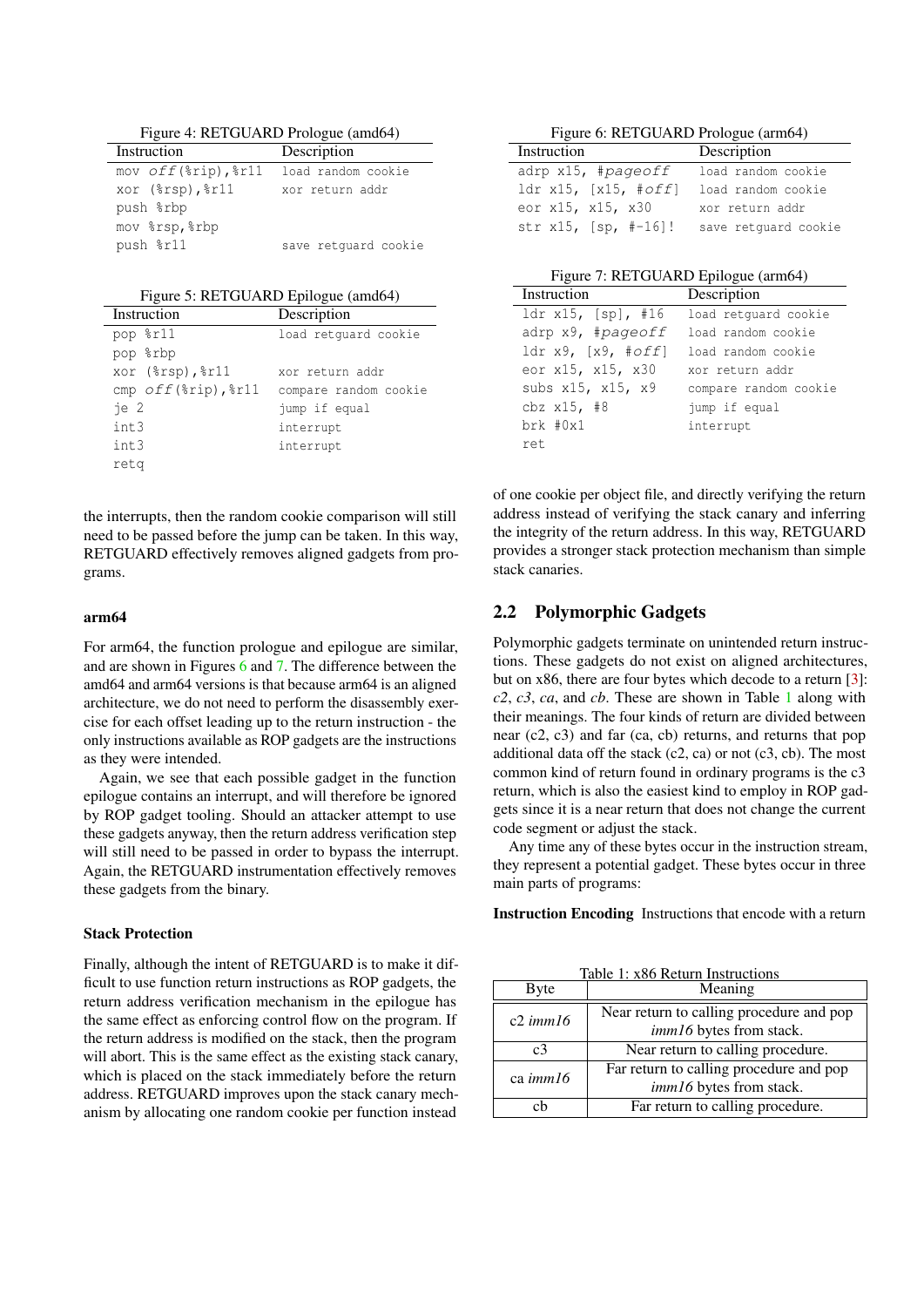<span id="page-4-0"></span>

| $1401C \geq$ , <i>ivioury ive Dyte Encounters</i> |               |               |  |  |
|---------------------------------------------------|---------------|---------------|--|--|
| ModR/M                                            | $1st$ Operand | $2nd$ Operand |  |  |
| <b>Byte</b>                                       |               |               |  |  |
| c2                                                | rax, r8       | $rdx$ , $r10$ |  |  |
| c <sub>3</sub>                                    | rax, r8       | rbx, r11      |  |  |
| ca                                                | rcx, r9       | $rdx$ , $r10$ |  |  |
| cb                                                | rcx, r9       | rbx, r11      |  |  |

Table 2: ModR/M Byte Encodings

Table 3: SIB Byte Encodings

<span id="page-4-1"></span>

| SIB Byte       | Base          | Index               | Scale |
|----------------|---------------|---------------------|-------|
| c2             | $rdx$ , $r10$ | rax, r8             |       |
| c <sub>3</sub> | rbx, r11      | rax, r <sub>8</sub> |       |
| ca             | $rdx$ , $r10$ | rcx, r9             |       |
| cb             | rbx, r11      | rcx, r9             |       |

byte as part of the instruction, either as part of the instruction directly, or through the encoding of the *ModR/M* or *SIB* byte.

- Constants Instructions which use a numeric constant containing a return byte, such as loading a literal value onto a register. Since OpenBSD is compiled fully PIE (position independent executable), these are always value literals, since there are no address constants.
- Relocation Addresses Instructions which reference a value located in another program object such as a shared library have the locations of these objects filled in at runtime. Sometimes the location value includes a return byte.

Examples of gadgets arising from each of these program parts are shown in Figure [8,](#page-5-0) which shows for each source of polymorphic gadgets the bytes making up the intended instruction(s), what the intended instruction was, and what the gadget instructions are. In each example, the gadget bytes are highlighted for easy identification. In the first example, the unintended return instruction comes from a ModR/M byte encoding the eax / ebx register pair. In the second example, the constant value loaded into rdi contains a c3 byte. In the last example, the address of the bcmp function happens to encode with a c3 byte.

In the case of instruction encodings, the majority of unintended return instructions originate from the *ModR/M* or *SIB* byte of instructions that operate on one or two registers. For some combinations of registers the ModR/M or SIB byte will be encoded as a c2, c3, ca or cb byte, and therefore constitute a possible return. These register combinations are shown in Tables [2](#page-4-0) and [3,](#page-4-1) where the identified registers can also be referenced by their 8 (low), 16, 32 or 64 bit aliases (*eg*. al, ax, eax, rax).

We pursue two strategies for removing polymorphic gadgets from binaries. We first attempt to transform instructions containing return bytes into equivalent instructions that do not contain any. If this is not possible, either because there is no equivalent instruction, or because it is not safe to transform, then we prepend the instruction with an alignment sled. This alignment sled is a jump instruction followed by 2-9 interrupt instructions. The intent of the alignment sled is to limit the offsets from which a gadget may start and which will terminate on the unintended return byte. By inserting several interrupt instructions before the problematic instruction, we increase the likelihood that any execution starting from an unintended offset in the instruction stream will execute an interrupt and abort.

We implemented two approaches for transforming problematic instructions into safe alternatives: Alternate register selection; and Alternate code generation. These strategies are detailed below.

#### Alternate Register Selection

A survey of ROP gadgets present in the OpenBSD amd64 kernel revealed that many polymorphic gadgets result from c3 bytes which encode operations on the B series of registers (rbx, ebx, bx, bl). We can therefore reduce the number of gadgets by simply reducing the use of these registers. We have modified the register allocation preference in the clang compiler to place these registers after each of the other general purpose registers, so that the B registers are assigned last. As a consequence, many functions which do not need all of the available general purpose registers will never use the B registers, and will therefore not be at risk of encoding unintended c3 bytes when operating on those registers.

This change is straightforward to implement - we simply change a list:

### Before RAX, RCX, RDX, RSI, RDI, R8, R9, R10, R11, RBX, R14, R15, R12, R13, RBP

### After RAX, RCX, RDX, RSI, RDI, R8, R9, R10, R11, R14, R15, R12, R13, RBX, RBP

This change is entirely free. There is no additional compile time cost, and no additional runtime cost. Despite being free and trivial, we shall see in Section [3](#page-5-1) that it has a measurable effect on the number of unique gadgets present in OpenBSD binaries.

#### Alternate Code Generation

For instructions which do use the B series registers or other pairs of registers which can encode a return byte (as per Tables [2](#page-4-0) and [3\)](#page-4-1), or which may use a problematic constant, we have modified the clang compiler to inspect each instruction before it is emitted and attempt to exchange these problematic instruction for safe alternatives. This is the *X86FixupGadgets* pass, which identifies potential ROP gadgets and attempts to mitigate against them. An initial implementation of this pass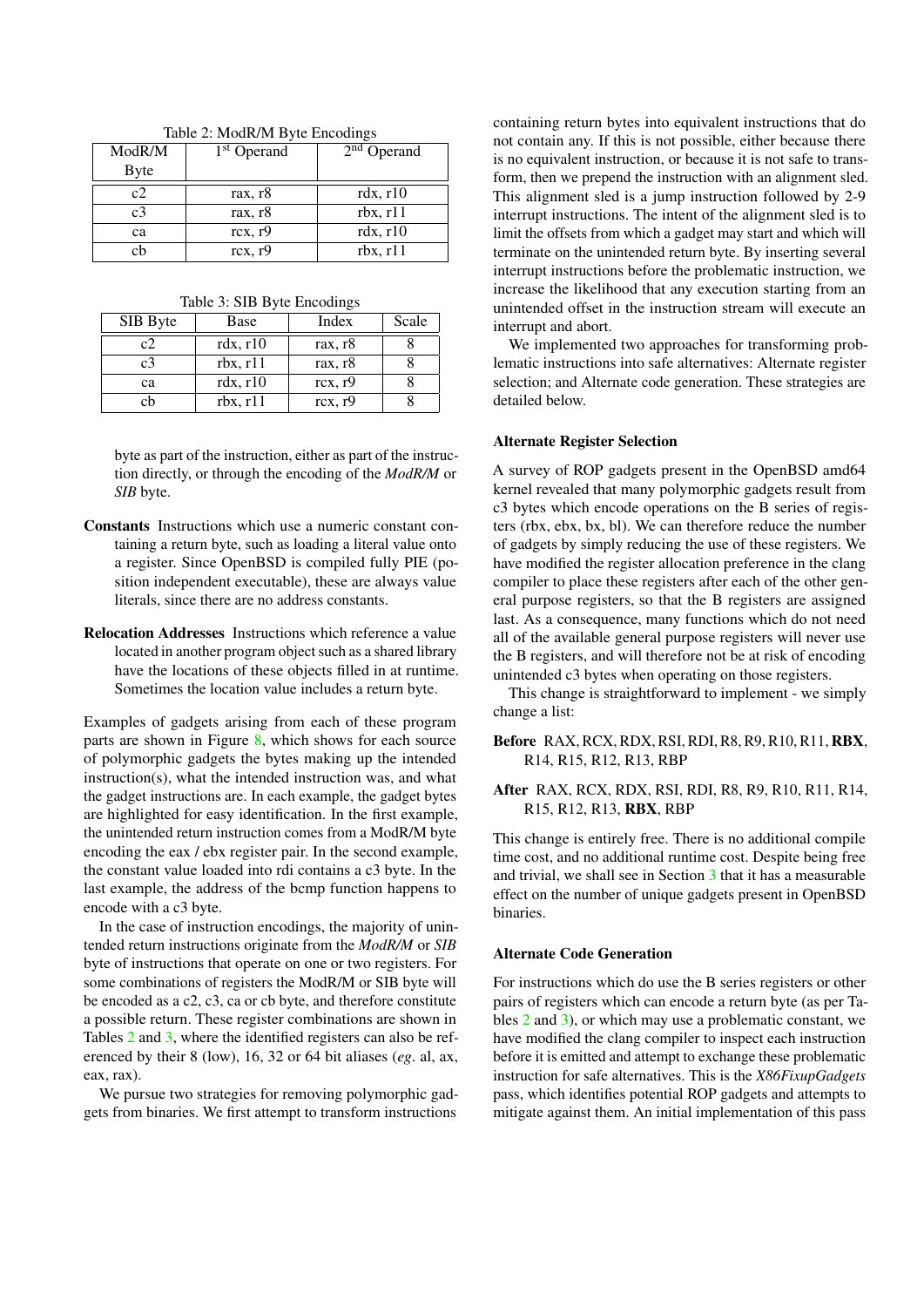<span id="page-5-0"></span>

| Gadget Source                                      | <b>Bytes</b>                | Intended Instruction     | <b>Gadget Instruction</b>                  |
|----------------------------------------------------|-----------------------------|--------------------------|--------------------------------------------|
| Instruction Encoding $\vert$ 83 e3 <b>01 01 c3</b> |                             | andl \$1, %ebx           | add %eax, (%rcx)                           |
|                                                    |                             | addl %eax, %ebx          | ret                                        |
| Constant                                           | 48 c7 c7 <b>a5 c3</b> 84 81 | movg 0x8184c3a5, %rdi    | $movsl$ ( $\text{rsi}$ ), ( $\text{rdi}$ ) |
|                                                    |                             |                          | ret                                        |
| <b>Relocation Address</b>                          | e8 95 c3 3e 00              | callg $4113301$<br>bcmp> | xchgl %ebp, %eax                           |
|                                                    |                             |                          | ret                                        |

Figure 8: Types of polymorphic gadgets

transformed a specific subset of instructions that encoded to include c3 return bytes, and was included in OpenBSD 6.4. A more general version of this pass is being prepared for OpenBSD 6.5 that targets all four kinds of return bytes and problematic constants. This pass uses two general strategies for gadget reduction: direct instruction modification and alignment sled padding.

For instructions which include a return byte because of their particular register operand encoding, we observe that the same instruction with the register operands reversed does not result in a return byte in the emitted instruction. For example, an instruction encoding a ModR/M byte using rax as the first operand and rbx as the second operand will emit a ModR/M byte of c3, according to Table [2,](#page-4-0) but if the operands were reversed, so the first operand was rbx and the second was rax, the ModR/M byte would not encode any of the four return bytes (it would instead encode to *d8*). This relationship holds for all of the problematic register pairs identified in Tables [2](#page-4-0) and [3](#page-4-1) - we can always reverse the operands and emit a safe instruction. Similarly, for instructions which use only a single register operand, we can safely substitute the equivalent A series register. Our strategy for fixing instructions which encode unintended return bytes through the ModR/M or SIB bytes is therefore to insert an exchange instruction before and after the problematic instruction which swaps the values of the operand registers, and then modify the instruction to reverse the order of the operands. The effect is to perform the exact same operation as the intended instruction, but do it with the operands reversed. The resulting instructions are free of unintended return bytes and cannot terminate ROP gadgets. An example of this transformation is shown in Figure [9,](#page-6-0) which shows the original instruction bytes and intended instruction and the transformed bytes and instructions. Notice that the transformed instructions do not contain any return bytes.

For instructions which cannot be modified by exchanging their operands, or which encode constants that include a problematic byte, we insert an alignment sled before the instruction in order to interfere with gadgets which terminate on the unintended return byte. There are many reasons why we may not be able to reverse the operands used in a given instruction, such as instances when one of the registers is not a general purpose register (such as the xmm registers), the byte value is non-optional (such as the VMRESUME instruction, which encodes as *'0f 01 c3')*, the instruction is a branch or other instruction that changes control flow, or the instruction implicitly uses a register that is also one of the operands. The alignment sled is a jump instruction followed by a series of 2-9 interrupt instructions. The effect of the interrupt instructions is to cause unaligned access to the instruction stream to result in the program aborting.

Figure [10](#page-6-1) shows the effect of inserting an alignment sled before a problematic instruction that encodes a constant with a return byte. By placing the alignment sled before the instruction, any gadgets which would have used the c3 byte as a return are constrained to avoid executing any of the interrupt instructions which precede it, with the result that unaligned execution of the instruction stream is impractical, and the c3 byte cannot be used as a return and therefore cannot be used in a ROP gadget.

# <span id="page-5-1"></span>3 Results

OpenBSD has applied these mitigations to the amd64 and arm64 platforms. RETGUARD has been applied to both platforms for the 6.4 release, and mitigations targeting polymorphic gadgets have been applied on the amd64 platform over the 6.3 and 6.4 releases. An enhanced version of the alternate code generation mitigation is planned for the 6.5 release.

## 3.1 arm64

RETGUARD was applied to the arm64 platform during the OpenBSD 6.4 release cycle. Compared to the OpenBSD 6.3 release, the number of gadgets found by ROPGadget decreased from 69935 to 46, as shown in Table [4.](#page-6-2) This decrease is attributable to the arm64 platform requiring instruction alignment, so each function protected by RETGUARD becomes effectively gadget free. The remaining 46 gadgets are all from assembly level boot code functions, which are unmapped after boot. Consequently, the OpenBSD kernel on arm64 is effectively gadget free after boot. The results in userland are much the same, with only a small number of assembly level functions contributing gadgets to userland executables and libraries. These small numbers of gadgets are generally insufficient for constructing arbitrary ROP chains,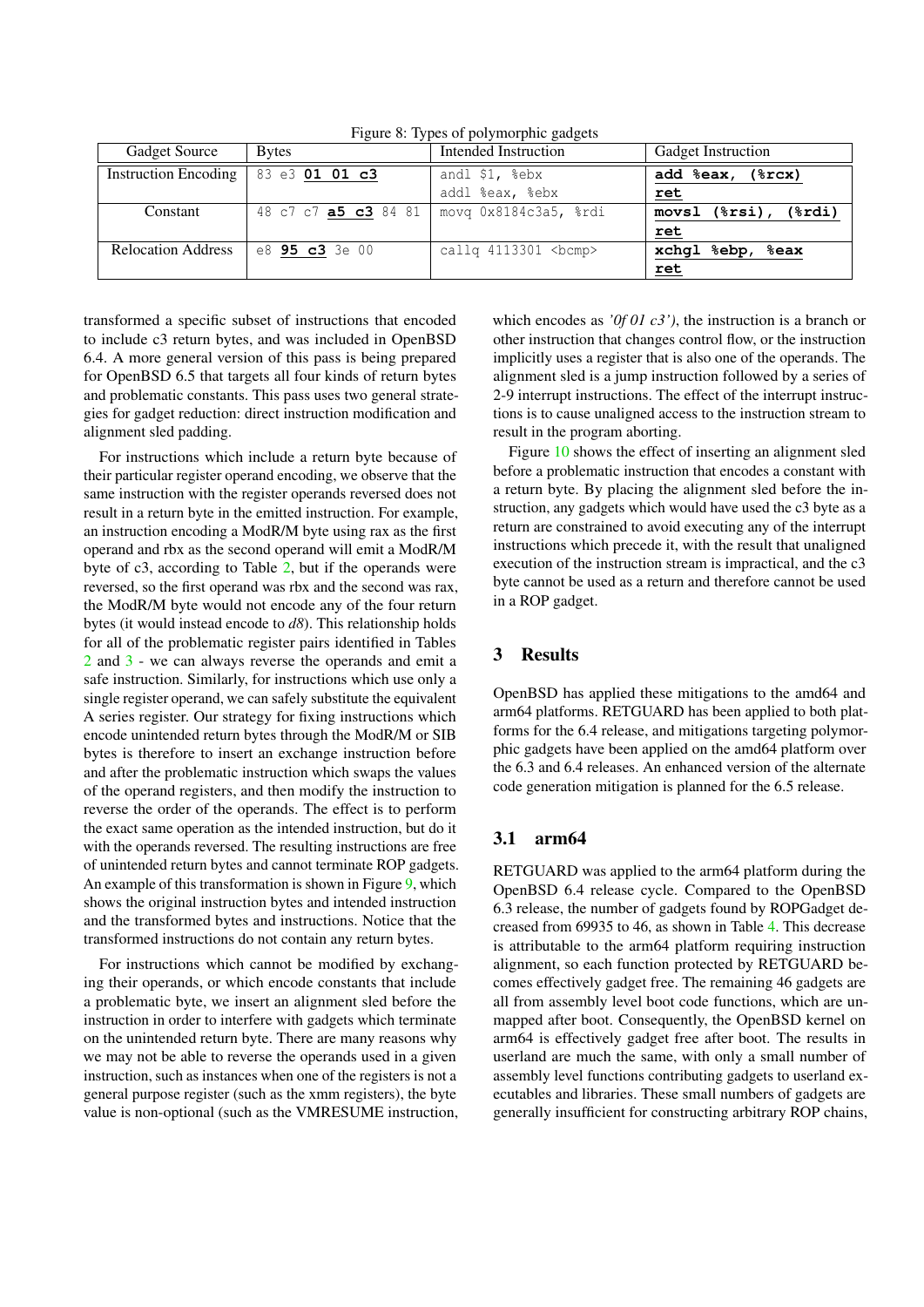<span id="page-6-0"></span>

| Tigure 9. Instruction transformation |                      |               |                              |  |  |
|--------------------------------------|----------------------|---------------|------------------------------|--|--|
| Original                             | Original Instruction | Transform     | <b>Transform Instruction</b> |  |  |
| <b>Bytes</b>                         |                      | <b>B</b> ytes |                              |  |  |
| 48 89 c3                             | mov %rax,%rbx        | 48 87 d8      | xchg %rbx,%rax               |  |  |
|                                      |                      | 48 89 d8      | mov %rbx,%rax                |  |  |
|                                      |                      | 48 87 d8      | xchg %rbx,%rax               |  |  |

Figure 9: Instruction transformation

Figure 10: Alignment sled

<span id="page-6-1"></span>

| Original Bytes    | Original Instruction          | ັ<br><b>Transform Bytes</b> | <b>Transform Instruction</b>  |
|-------------------|-------------------------------|-----------------------------|-------------------------------|
| 49 bc c3 f5 28 5c | mov \$0x28f5c28f5c28f5c3,%r12 | $eb\ 06$                    | jmp 6                         |
| 8f c2 f5 28       |                               | cc                          | int3                          |
|                   |                               | cc                          | int3                          |
|                   |                               | cc                          | int3                          |
|                   |                               | cc                          | int3                          |
|                   |                               | cc                          | int3                          |
|                   |                               | cc                          | int3                          |
|                   |                               | 49 bc c3 f5 28 5c           | mov \$0x28f5c28f5c28f5c3,%r12 |
|                   |                               | 8f c2 f5 28                 |                               |

<span id="page-6-2"></span>Table 4: Number of Kernel Gadgets (arm64)

| OpenBSD Version | # Unique Gadgets |  |
|-----------------|------------------|--|
| h. 3            | 69935            |  |
| ნ.4             |                  |  |

and so executing ROP attacks on OpenBSD binaries on the arm64 platform is generally more difficult or impossible.

### 3.2 amd64

ROP mitigations have been applied to the amd64 platform over several release cycles. The alternate register selection mitigation was applied for the 6.3 release. An implementation of the alternate code generation mitigation targeting some common gadget forms was applied for the 6.4 release, in addition to RETGUARD.

The alternate register selection mitigation removed approximately 6% of unique gadgets from the kernel, with negligible impact on code size and performance. The alternate code implementation removed an additional 5% of unique gadgets, at the cost of 6 bytes of additional code per transformation (which yielded an approximately 0.15% larger kernel). Since the xchg instruction is inexpensive to execute, the performance impact of this mitigation was negligible.

At the time it was applied, RETGUARD removed approximately 50% of total gadgets from the OpenBSD kernel, and around 20% of unique gadgets. The RETGUARD instrumentation adds 31 bytes per function, and increased the size of the kernel by approximately 7%. Additionally, each function reserves 8 bytes of space in the *.openbsd.randomdata* section for its random cookie, with the consequence that the random data

section grows significantly compared to OpenBSD 6.3, and takes more time to fill when an executable launches. Performance overhead of RETGUARD is divided between startup cost, which is dominated by generating the random cookies for each function, and the runtime cost of executing the instrumentation in each function. For a typical system build workload, the runtime cost of RETGUARD is approximately 2%. Results summarizing the number of unique gadgets found in the OpenBSD amd64 kernel across releases is shown in Table [5.](#page-7-2) This table shows the OpenBSD version, number of unique gadgets, and kernel size for successive OpenBSD releases, with preliminary numbers shown for OpenBSD 6.5, which is currently in development. When reading this table, it is important to point out that many things were added to the kernel during each release cycle which contributed to the overall size of the kernel and the number of gadgets. For example, in the 6.4 release, RETGUARD accounted for approximately 7% of the additional code size, but the kernel grew by approximately 17%. The remaining 10% of code was new drivers and other enhancements, and this code also contributed to the overall gadget count. With this in mind, we introduce a new metric for measuring *gadget density*: unique gadgets per kilobyte. With this metric, we can estimate the effect of ROP gadget mitigations independent of the code size and more easily compare the effectiveness of gadget reduction over releases. Figure [11](#page-7-3) shows kernel gadget density over several OpenBSD releases, including an estimate of new alternate code generation mitigations planned for OpenBSD 6.5.

In userland we found similar results, with the number of unique gadgets declining in successive OpenBSD releases. Figure [12](#page-7-4) shows the total number of unique gadgets in the popular*sshd* binary and all linked libraries. This figure shows a re-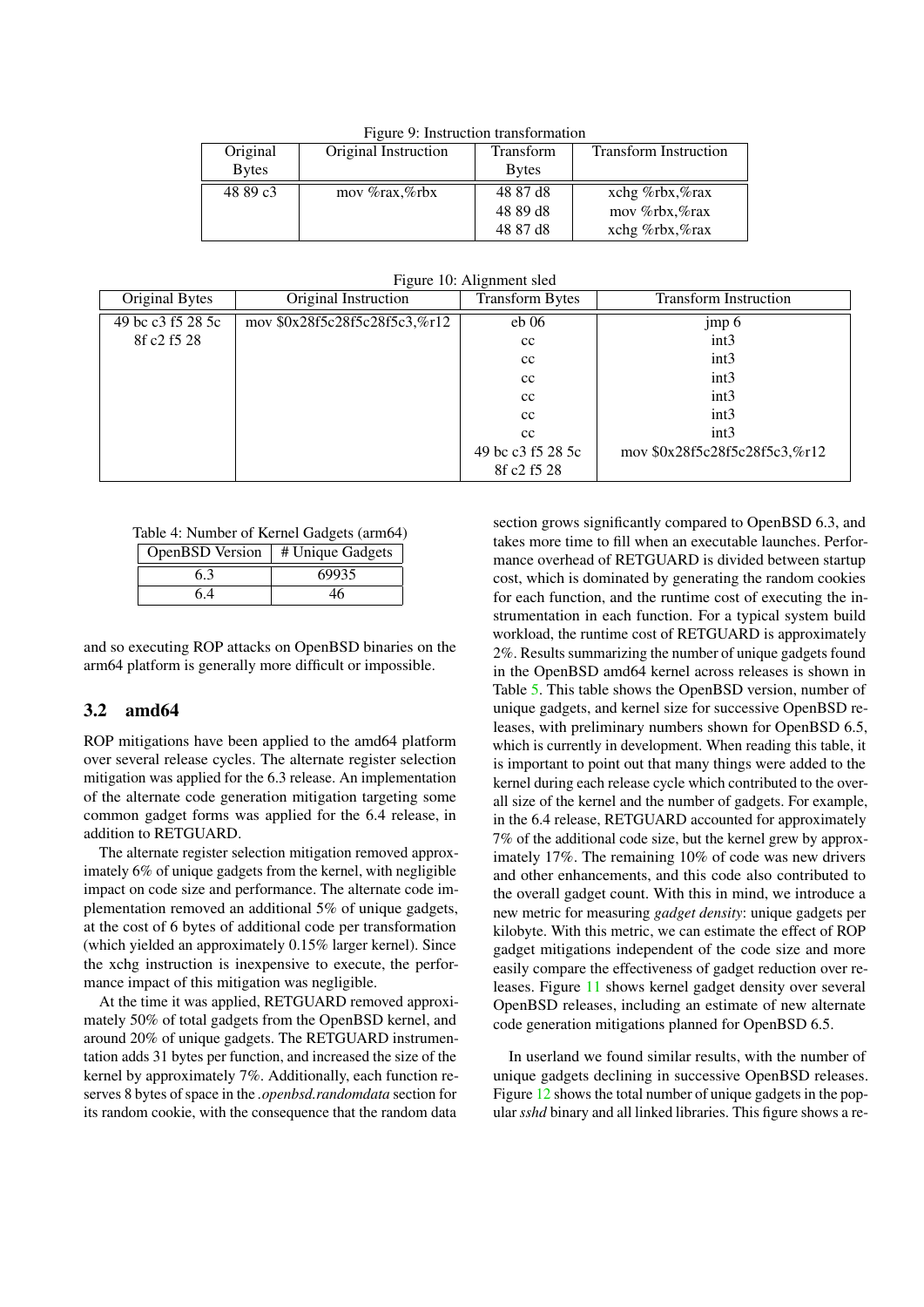Figure 11: Kernel gadget density (amd64)

<span id="page-7-3"></span>

<span id="page-7-2"></span>Table 5: Number of Unique Kernel Gadgets (amd64)

| Version | # Unique Gadgets | Size (kB) |
|---------|------------------|-----------|
| 6.2     | 60589            | 13167     |
| 6.3     | 57980            | 13190     |
| 6.4     | 51229            | 15438     |
| 6 հ     | 18698            | 15951     |

duction of over 70% in the number of unique gadgets present in a typical running sshd executable between OpenBSD 6.2 and the upcoming OpenBSD 6.5.

### 3.3 Effect on ROP Tooling

Figure [1](#page-2-0) showed the output from ROPGadget against the OpenBSD 6.3 libc, where we saw the tool successfully generated a ROP chain that executed a command shell using gadgets found in the libc binary. When we run the same tool against the OpenBSD 6.4 libc, we find that the tool fails to find a ROP chain that will result in the program executing a command shell. This is shown in Figure [13,](#page-7-5) where we see that after applying the mitigations described in this paper, the ROP tool is incapable of finding a write-what-where gadget, and therefore unable to construct a ROP chain that will execute a command shell. This result is true of many of the binaries and libraries included in OpenBSD 6.4, including sshd and all of it's linked libaries.

#### 4 Conclusion

In this paper we have described a series of ROP mitigations applied in OpenBSD for both aligned and polymorphic (unaligned) ROP gadgets. For aligned gadgets, we have deployed RETGUARD on both amd64 and arm64 platforms, which resulted in a significant reduction of unique gadgets on amd64, <span id="page-7-4"></span>Figure 12: Number of gadgets in sshd and libraries (amd64)



<span id="page-7-5"></span>Figure 13: ROPGadget ropchain against OpenBSD 6.4 libc

| \$ ROPgadget.py -- ropchain |  |                                         |
|-----------------------------|--|-----------------------------------------|
|                             |  | $-$ binary OpenBSD $-6.4$ /libc.so.92.5 |

| Unique gadgets found: 5994<br>ROP chain generation |  |
|----------------------------------------------------|--|
| - Step 1 -- Write-what-where gadgets               |  |

 $[-]$  Can't find 'mov qword ptr  $[r64]$ , r64' gadget

and an almost total elimination of gadgets on arm64. For polymorphic gadgets, we have deployed a series of mitigations that eliminate gadgets either through trivial changes to register selection preferences, direct instruction modification, or forcing alignment in the instruction stream. These mitigations have resulted in a significantly reduced number of gadgets in OpenBSD binaries, both in raw numbers and in gadget density. We have shown that, as a result of these efforts, constructing ROP chains on OpenBSD is more difficult than before, and specifically shown that common ROP tools are now unable to construct ROP chains that execute a command shell against OpenBSD's libc and other binaries and libraries.

#### References

- <span id="page-7-1"></span>[1] Martín Abadi, Mihai Budiu, Úlfar Erlingsson, and Jay Ligatti. Control-flow integrity principles, implementations, and applications. *ACM Transactions on Information and System Security (TISSEC)*, 13(1):4, 2009.
- <span id="page-7-0"></span>[2] Thurston HY Dang, Petros Maniatis, and David Wagner. The performance cost of shadow stacks and stack canaries. In *Proceedings of the 10th ACM Symposium on Information, Computer and Communications Security*, pages 555–566. ACM, 2015.